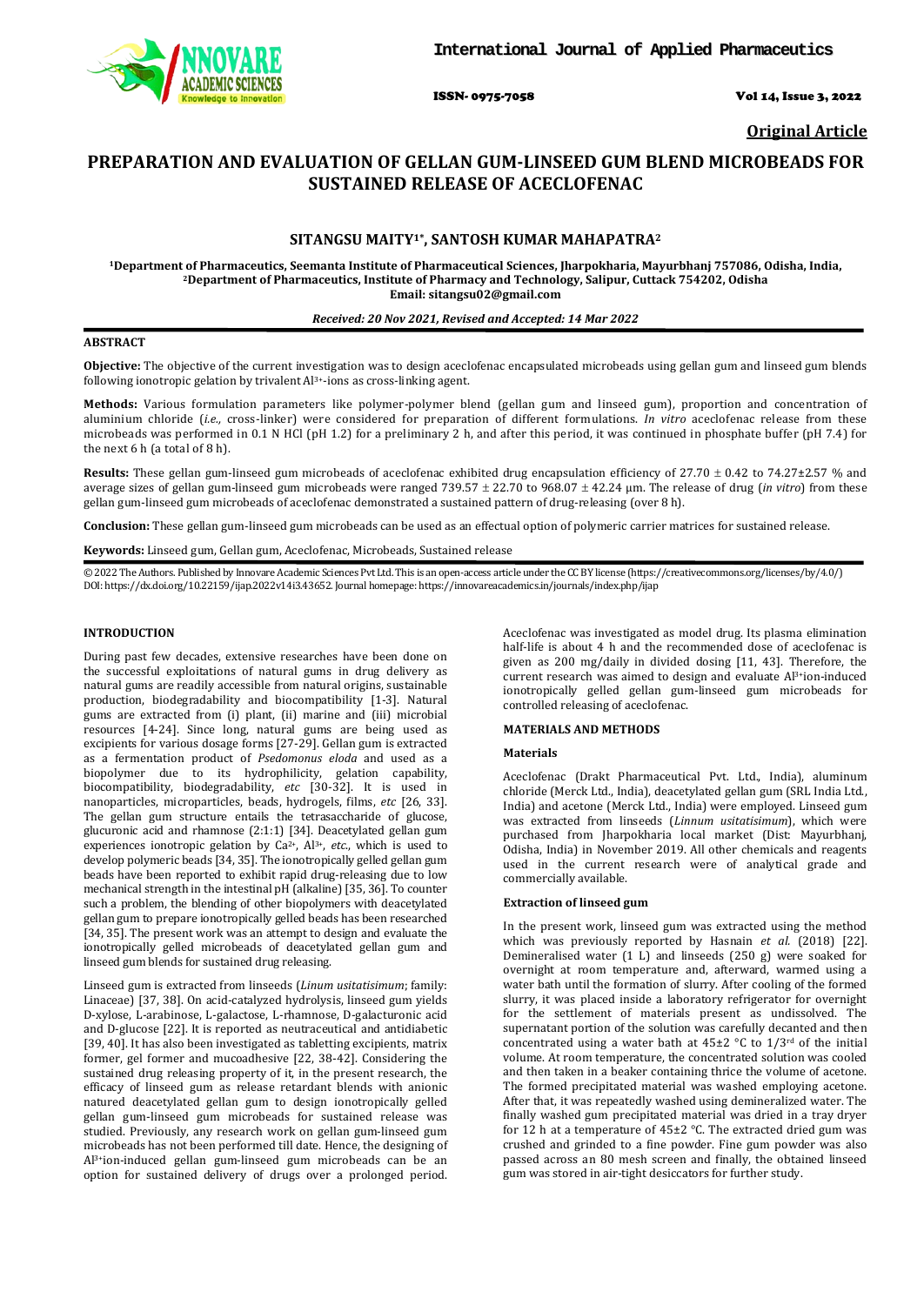# **Preparation of Al3+-ion induced ionotropically gelled gellan gum-linseed gum microbeads of aceclofenac**

Briefly, aqueous solutions of extracted linseed gum (at a temperature of 45±2 °C) and aqueous gellan gum solutions (at a temperature of 60±2 °C) were prepared using a tabletop magnetic stirrer at 400 rpm for 30 min. Both the gum solutions were mixed together with stirring at 500 rpm for 30 min to prepare gellan gumlinseed gum solution mixtures. The polymer concentration of 2 % w/v was maintained in all the solution mixtures. Then, aceclofenac (required amount maintaining the aceclofenac to polymer ratio-1: 2) was added into prepared gellan gum-linseed gum solution mixtures and all the gellan gum-linseed gum mixtures containing aceclofenac were separately homogenized using a homogenizer (Remi Motors, India) at 600 rpm for 30 min. The gellan gum-linseed gumaceclofenac dispersions were extruded drop-wise in the aluminum chloride (ionotropic crosslinker) aqueous solutions through 18-G extruder needle and the extruded droplets were retained for 10 min to produce w*et al.*3+-ion induced gellan gum-linseed gum microbeads of aceclofenac. The wet beads were collected by decanting the solution and thoroughly washed for 2 times by demineralised water. After that, washed microbeads were dried using tray dryer at  $45\pm2$ °C for overnight. The dried Al3+-ion induced ionotropically gelled gellan gum-linseed gum microbeads of aceclofenac were stored in air-tight desiccators for further study. Formulation.

#### **Determination of drug encapsulation efficiency (DEE)**

Microbeads of aceclofenac were sampled and powdered employing clean pestle-mortar. For each formulation, microbeads powders (10 mg) were taken and placed in a volumetric flask containing 500 ml phosphate buffer (pH 7.4). After overnight stay at 37±2 °C, the solution mixtures were stirred, separately, using table top magnetic stirrer at 500 rpm for 30 min. The solutions were filtered by means of Whatman® filter paper (No. 40). The aceclofenac contents in the solution were estimated using a Double-beam UV-VIS spectrophotometer (Shimadzu, Japan) at 274.5 nm wavelength against the appropriate blank solution. DEE (%) of gellan gum-linseed gum microbeads containing aceclofenac was estimated by the formula [19]:

# DEE (%) = Actual content of aceclofenac in gellan gum−linseed gum microbeads × 100<br>Theoretical content of aceclofenac in gellan gum−linseed gum microbeads × 100

#### **Particle size measurement**

Average particle sizing of 100 dried gellan gum-linseed gum microbeads of aceclofenac was measured by an optical microscope (Olympus) with a micrometer, which was previously calibrated using a stage micrometer [19].

#### **Scanning electron microscopy (SEM) analyses**

The samples of gellan gum-linseed gum microbeads of aceclofenac were coated by gold sputter and SEM photographs were taken using a scanning electron microscope (JEOL Ltd., Japan) operated at the acceleration voltage of 20 kV.

## **Fourier transform-infrared (FTIR) spectroscopy**

Using a set of clean pestle and mortar, various samples were powdered, separately and these were analyzed using a FTIR spectroscope (Shimadzu, Japan) as the pellets made of potassium bromide and samples (99: 1). These pellets were separately placed one by one in the sample holder and the spectral scanning was operated within the wavelength range 4000-400 cm-1and 1 cm/sec scan speed.

# **Differential scanning calorimetry (DSC)**

The moisture free samples (approximately 7 mg) were taken and placed inthe pan made of platinum crucible-aluminium in hermetically sealed condition and ∞-alumina powders as reference substance was employed. DSC thermograms for each tested samples were taken and analyzed in a differential scanning calorimeter (Perkin Elmer®, Japan)atthe heating rate of 10 °C/min under the constant flow of nitrogen gas(flow rate of 150 ml/min).

#### *In vitro* **aceclofenac release study**

*In vitro* aceclofenac releasing from various gellan gum-linseed gum microbeads of aceclofenac was performed employing the basket

type dissolution rate test apparatus (Campbell Electronics, India). The basket of the dissolution apparatus was covered by the nylon cloth of 100 mesh. The temperature of the dissolution system was 37±0.5 °C under and the speed of basket shaft was 50 rpm. Gellan gum-linseed gum microbeads of aceclofenac equivalent to aceclofenac of 100 mg were placed with the basket and immerged in 900 ml 0.1 N HCl (pH 1.2). *In vitro* aceclofenac release from these microbeads was performed in 0.1 N HCl (pH 1.2) for a preliminary 2 h, and after this period, it was continued in phosphate buffer (pH 7.4) for the next 6 h (a total of 8 h). At the regular time, aliquots  $(5 \text{ ml})$  were sampled from the dissolution vessel and instantly, the same volume of fresh dissolution medium was replaced to maintain the sink condition. The sampled aliquots were filtered and for aceclofenac contents estimated by a UV-VIS spectrophotometer (Shimadzu, Japan) at 274.5 nm wavelength against the appropriate blank solution.

#### **Analyses of** *in vitro* **aceclofenac release kinetics and release mechanism**

The data of aceclofenac releasing (*in vitro*) from gellan gum-linseed gum microbeads of aceclofenac were analyzed by important kinetic mathematical modelling and their squared correlation coefficient  $(R<sup>2</sup>)$  was compared to analyze the accuracy  $[44-45]$ .

Zero-order equation:  $M = M_0 - K_0t$ 

First-order equation:  $M = M_0 e^{-kt}$ 

Higuchi equation:  $M = K<sub>b</sub>t<sup>0.5</sup>$ 

Korsmeyer-Peppas equation:  $M = K_{k-p} t^{n}$ 

Where M is the cumulative content of aceclofenac released in time t,

 $M_0$  is the start value of M,

 $k_0$ ,  $k_1$ ,  $k_h$  and  $K_{k-p}$  are the aceclofenac releasing rate constants for zero-order, first-order, Higuchi and Koresmeyer-Peppas equations, respectively. The aceclofenac release exponent (as an indicative of drug-releasing mechanism) was designated as 'n'. For the spherical matrices,  $n \leq 0.43$  is the indicative of Fickian mechanism (as indicative of diffusion control mechanism). The n value within the range 0.43-0.85 is designated as the non-Fickian mechanism (as indicative of anomalous transport-based release mechanism); whereas  $n \geq 0.85$  is the indicative of case-II transport mechanism (as indicative of relaxation controlled mechanism) [46, 47].

#### **Statistical analysis**

All other data were estimated and analyzed by performing simple statistical analyses using MedCalc software, version 11.6.1.0 (trial version).

#### **RESULTS AND DISCUSSION**

## **DEE**

The DEE (%) of Al<sup>3+</sup>-ion-induced gellan gum-linseed gum microbeads containing aceclofenac was found in-between the range,  $27.70 \pm 0.42$  to 74.27±2.57% (table 1). From the result, it has been noticed that DEE (%) of these gellan gum-linseed gum microbeads (encapsulated with aceclofenac) was significantly controlled by the investigated formulation parameters: crosslinker (here aluminium chloride) concentration in the crosslinking solutions, polymer-blend (gellan gum-linseed gum) contents and ratio (*p<*0.05). The encapsulations of aceclofenac in the gellan gum-linseed gum microbeads was found to be enhanced with the increments of polymer contents used (*i.e.,* gellan gum and linseed gum) in the polymer-blends and decreasing crosslinker concentration in the crosslinking solutions. The augmentation of DEE in these gellan gumlinseed gum microbeads could be due to viscosity increment of gellan gum-linseed gum blend solutions by increasing polymer contents, which might have been obstruct the aceclofenac leaching from microbeads to the crosslinking solutions [30, 31]. The decreasing encapsulation of aceclofenac with the increment of crosslinker concentration in the crosslinking solutions can be authorized by the reality that the aqueous content might be expelled out from the gellan gum-linseed gum based ionotropically gelled matrices as the ionotropic gelation proceeds [19]. The higher degrees of cross-linking might also cause the convective loss of aceclofenac amounts in these ionotropically gelled biopolymeric microbeads during preparation.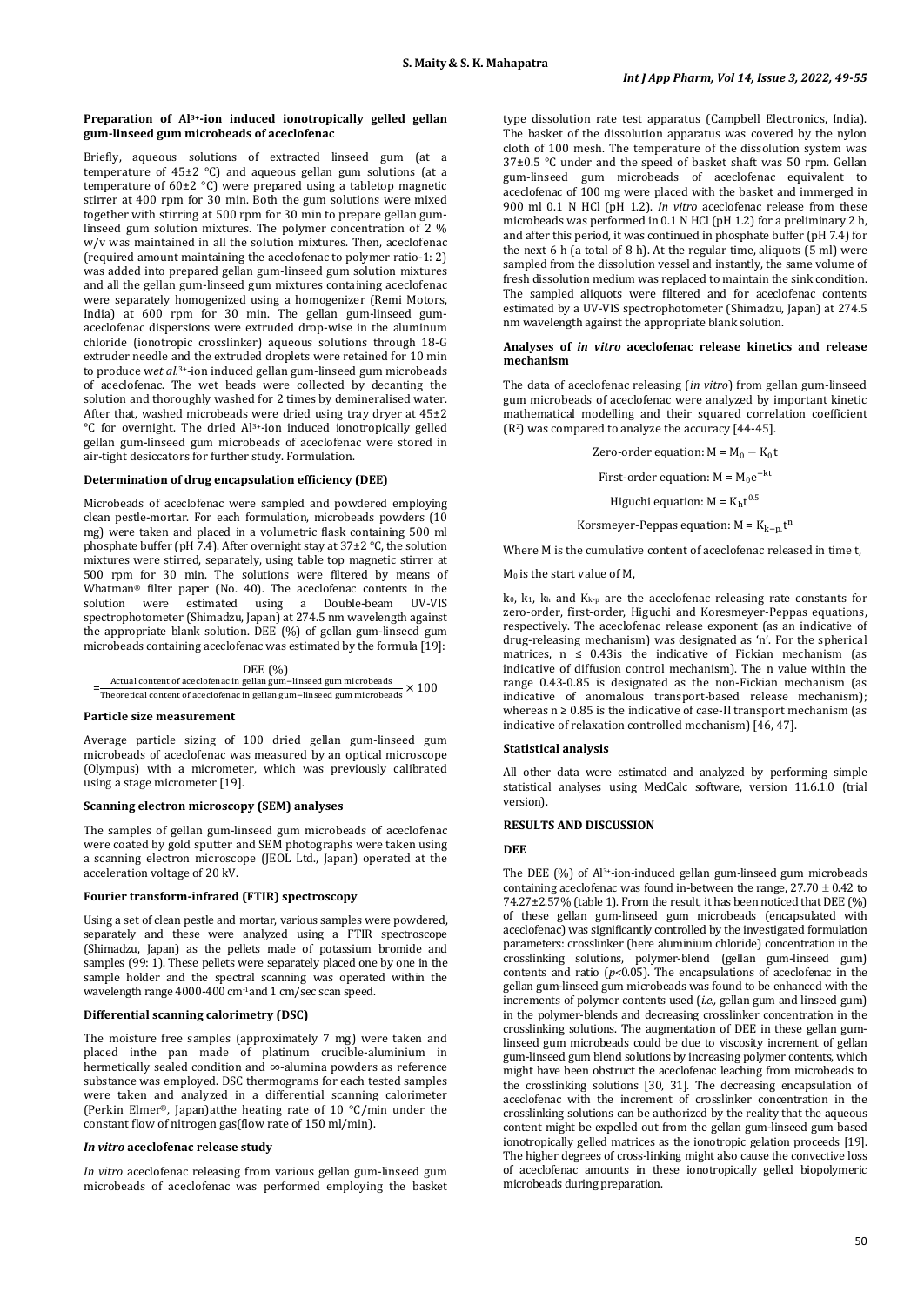| Code  | <b>Formulation parameters</b> | Average diameter $(\mu m)^c$ |                          |                            |                    |
|-------|-------------------------------|------------------------------|--------------------------|----------------------------|--------------------|
|       | <b>Polymers</b>               |                              | AICl <sub>3</sub> (%)    | DEE $(\%$ ) <sup>a,b</sup> |                    |
|       | Gellan gum (mg)               | Linseed gum (mg)             | in crosslinking solution |                            |                    |
| $B-1$ | 280                           | 50                           |                          | $36.75 \pm 1.12$           | $911.47 \pm 32.12$ |
| $B-2$ | 280                           | 50                           |                          | $51.29 + 1.44$             | $927.42 \pm 34.87$ |
| $B-3$ | 280                           |                              |                          | $29.25 \pm 0.57$           | $780.16 \pm 23.47$ |
| B-4   | 280                           |                              |                          | $37.01 \pm 1.05$           | $826.34 \pm 30.22$ |
| $B-5$ | 250                           | 50                           |                          | $30.60 \pm 0.48$           | $832.57 + 28.48$   |
| $B-6$ | 250                           | 50                           |                          | $45.74 + 1.36$             | $881.08 + 30.17$   |
| $B-7$ | 250                           |                              |                          | $27.70 \pm 0.42$           | $739.57 + 22.70$   |
| $B-8$ | 250                           |                              |                          | $39.54 \pm 0.98$           | $812.50 \pm 27.84$ |
| $B-O$ | 280                           | 100                          |                          | $74.27 \pm 2.57$           | $968.07 \pm 42.24$ |

**Table 1: Formulation parameters of different Al3+-ion induced ionotropically gelled gellan gum-linseed gum microbeads of aceclofenac with DEE (%) and sizes of microbeads (average diameter, μm)**

<sup>a</sup>DEE (%) = drug encapsulation efficiency (%),  $\frac{b}{m}$  (Mean  $\pm$  SD; n = 3),  $\frac{m}{m}$  (Mean $\pm$  SD; n = 100.

#### **Particle size**

The average particle sizing of formulated gellan gum-linseed gum microbeads of aceclofenac was in-between  $\overline{739.57 \pm 22.70}$  to  $968.07$  $\pm$  42.24 µm (table 1). Bigger sizing was noticed when polymers (gellan gum and linseed gum) were increasingly used and crosslinker concentration was decreased in the crosslinking solutions. This result could be attributed by the conception of hydrodynamic viscosity [34, 35]. During preparation, when polymers (gellan gum and linseed gum) were increasingly used, larger droplets of gellan gum-linseed gum blend solutions could pass via the needle mouth to the crosslinking solutions. The higher degrees of crosslinking by higher concentrations of crosslinker (aluminium chloride) in the crosslinking solutions produced the smaller-sized microbeads, which could be explained by the fact of contraction of gelled gellan gum-linseed gum matrices by the higher concentrations of crosslinker *via* availing more concentrated Al3+ions. The obtained results of the current study are in agreement with some of the published reports [19, 30, 31, 34, 35].

## **SEM analyses**

SEM photograph of ionotropically gelled gellan gum-linseed gum microbeads of aceclofenac (B-O) is shown in fig. 1. SEM photograph indicating surface morphology of gellan gum-linseed gum microbeads at the 200 x magnification demonstrated irregular shaped non-agglomerated microbeads having a rough and corrugated surface. In addition, some traces of polymeric debrises were also observed on the microbead surface, which might be caused by means of instantaneous preparation of formation of ionotropically gelled gellan gum-linseed gum microbead matrices.



**Fig. 1: SEM photograph of ionotropically gelled gellan gumlinseed gum microbeads of aceclofenac (B-O)**

# **FTIR spectroscopy analyses**

FTIR spectra of gellan gum, linseed gum, gellan gum-linseed gum<br>microbeads without aceclofenac. gellan gum-linseed gum microbeads without aceclofenac, gellan gum-linseed

microbeads of aceclofenac (B-O) and aceclofenac (pure) are shown in fig. 2. The FTIR spectrum of gellan gum presented different characteristic peak at3630.8 cm-1(due to stretching of–OH groups), band at 2920–3300 cm<sup>-1</sup>(due to C-H stretch), peak at  $1663.5$  cm<sup>-1</sup> <sup>1</sup>(due to C=O stretch), peak at  $1403.6$  cm<sup>-1</sup>(due to methyl-C-H bond)and peak at 889.7 cm-1(due to-C-O stretch of alkyl ether group) (fig. 2a). The FTIR spectrum of DG showed the characteristic peaks at 3622.8 cm-1because of–OH stretch, peak at 1735.2 cm-1for cyclic ketones and peaks at 1514.1 cm<sup>-1</sup>for aromatic–NO<sub>2</sub> (fig. 2b). The FTIR spectrum of gellan gum-linseed gum microbeads without aceclofenac presented majority of the characteristic peaks and bands of both the polymers (linseed gum and gellan gum) present in the polymer-blends employed lacking any significant changes (fig. 2c). The FTIR spectra of pure ACE showed characteristic peaks and bands, such as band at 3317.6 cm-1(because of secondary N-H rocking vibrations), peaks at 3029.6 cm-1(because of aromatic-C-H stretch vibration) and at 2939.8 cm-1(due to aliphatic-C-H stretch vibrations), a sharp band at 1770.7 cm-1(due to C=O stretching of carboxylate), a band at 1717 cm-1(due to C=O stretching vibration) and a sharp peak at 717.5 cm-1(due to stretching vibration of 1, 2 disubstituted C-Cl) (fig. 2d). The FTIR spectra of the ionotropicallygelled gellan gum-linseed gum microbeads of ACE (B-O), various characteristic bands and peaks, which were already appeared in the individual spectra of linseed gum, gellan gum and pure aceclofenac without any significant changes and shifting (fig. 2e). From the obtained results of the FTIR spectroscopy analyses this result clearly demonstrates that no chemical/physical interaction was occurred in-between the polymer-blend (gellan gum and linseed gum) used and aceclofenac. Therefore, it is evident that Al<sup>3+</sup>-ion induced ionotropically gelled gellan gum-linseed gum microbeads of aceclofenac (B-O) had maintained the significant properties of pure aceclofenac, even after the encapsulation within the gellan gumlinseed gum microbeads.

# **DSC analysis**

DSC thermograms of aceclofenac (pure) and gellan gum-linseed gum microbeads of aceclofenac (B-O) are shown in fig. 3. These DSC thermograms indicated the physical states of pure aceclofenac and aceclofenac encapsulated within ionotropically-gelled gellan gumlinseed gum microbeads of aceclofenac (B-O). The DSC thermogram of aceclofenac (pure) demonstrated a comparative sharp typical endothermic peak at 153.53 °C (fig. 3, a), indicating the transition melting point temperature of aceclofenac. In contrast, the DSC thermogram of gellan gum-linseed gum microbeads of aceclofenac (B-O) (fig. 3, b) demonstrated a weaker endothermic peak at 143.57 °C, which indicated that the comparatively amorphous dispersion of aceclofenac within the gellan gum-linseed gum microbeads in comparison to that of pure aceclofenac. The shifting of sharp endothermic peak (noticed in the DSC thermogram of pure aceclofenac) to the broader endothermic peak at the low temperature. This fact can be attributed to the transfer of comparatively amorphous state of aceclofenac after the encapsulation of aceclofenac by gellan gum-linseed gum microbeads formulated *via* ionotropic gelation induced by Al3+-ions.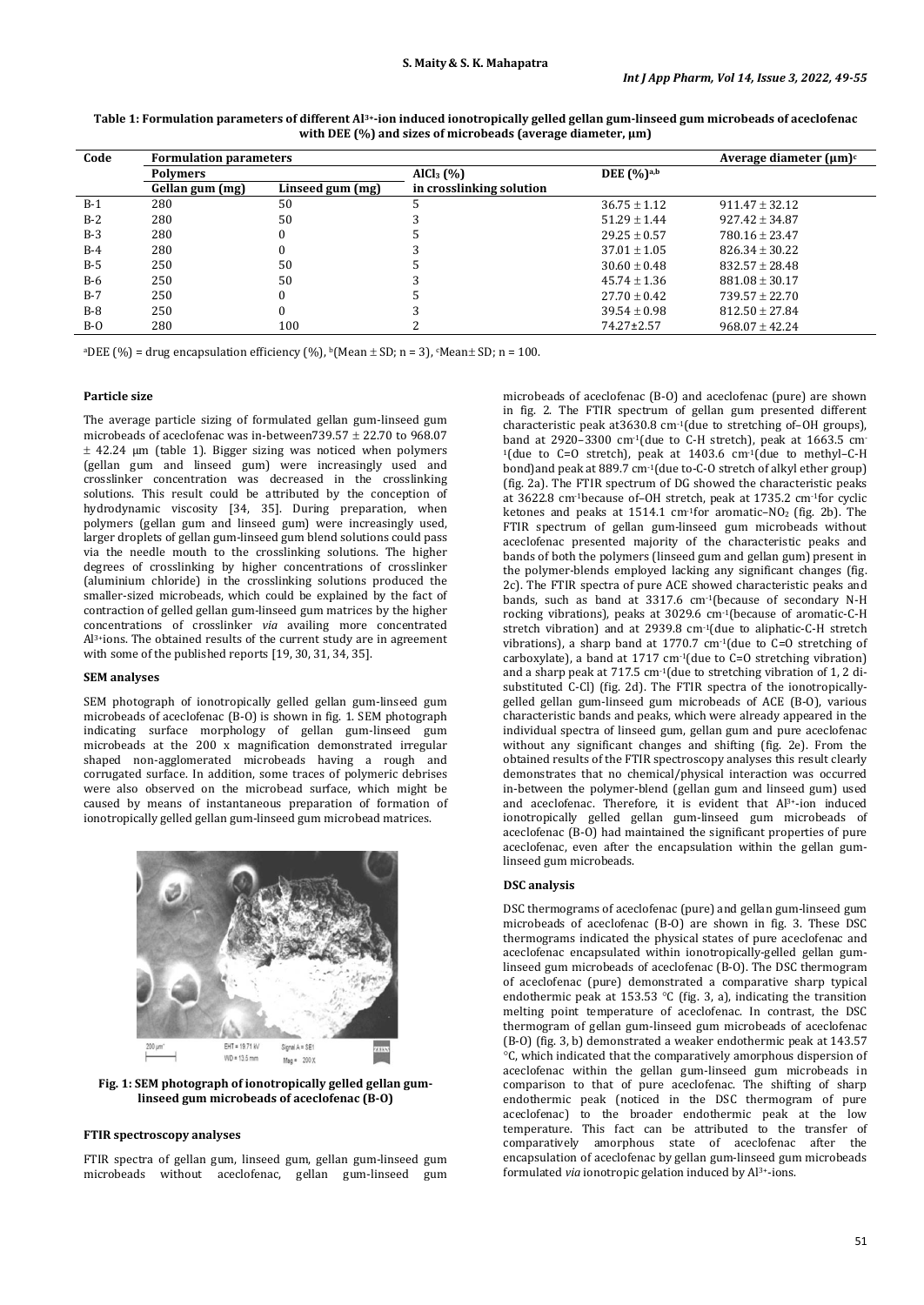

**Fig. 2: FTIR spectra of: (a) gellan gum, (b) linseed gum, (c) gellan gum-linseed gum microbeads without aceclofenac, (d) gellan gumlinseed gum microbeads of aceclofenac (B-O) and (e) aceclofenac (pure)**



**Fig. 3: DSC thermograms of (a) aceclofenac (pure) and (b) gellan gum-linseed gum microbeads of aceclofenac (B-O)**

## *In vitro* **aceclofenac release**

Different Al3+-ion-induced gellan gum-linseed gum microbeads of aceclofenac (B-1 to B-8, and B-O) demonstrated *in vitro* sustained aceclofenac releasing over a prolonged period (8 h) (fig. 4). The *in vitro* release of aceclofenac from gellan gum-linseed gum microbeads was found to be relatively slower in 0.1 N HCl (pH 1.2) and next, a speedy releasing of aceclofenac was estimated in phosphate buffer (pH 7.4). This fact could be because of rapid swelling of ionotropically gelled gellan gum-based microbeads in higher (alkaline) pH in comparison with that of the lower (acidic) pH and this occurrence might led to a relatively rise in the aceclofenac release, *in vitro*, in the alkaline pH. The trivalent Al3+ions, which were participated in the inotropic gelation of gellan gum-based microbeads, could not only be displaced by monovalent Na+ions but also be sequestered by phosphate  $(PO<sub>4</sub><sup>2</sup>$  ions contained in phosphate buffer (pH 7.4). This fact might produce the loose and soluble gelled structure of gellan gum-based microbeads when these might be exposed to in the alkaline medium (pH 7.4) [19]. At the preliminary phase of the study, the utmost content of aceclofenac released from gellan gum-linseed gum microbeads of aceclofenac could probably be because of the crystals of aceclofenac, which were adhered onto the microbead surface. Retardation of aceclofenac releasing, *in vitro*, by this ionotropically gelled gellan gum-linseed gum microbeads was noticed with increasing contents of gellan gum and linseed gum as this might increase the hydrophilic characteristics of the gellan gum-linseed gum blends in these microbeads, which might generate the viscous natured polymeric gels on the surface of these gellan gum-linseed gum microbeads to produce blockade the surface pores onto the microbeads of aceclofenac to facilitate the aceclofenac releasing in a sustained pattern over a prolonged time. Furthermore, the retardation of *in*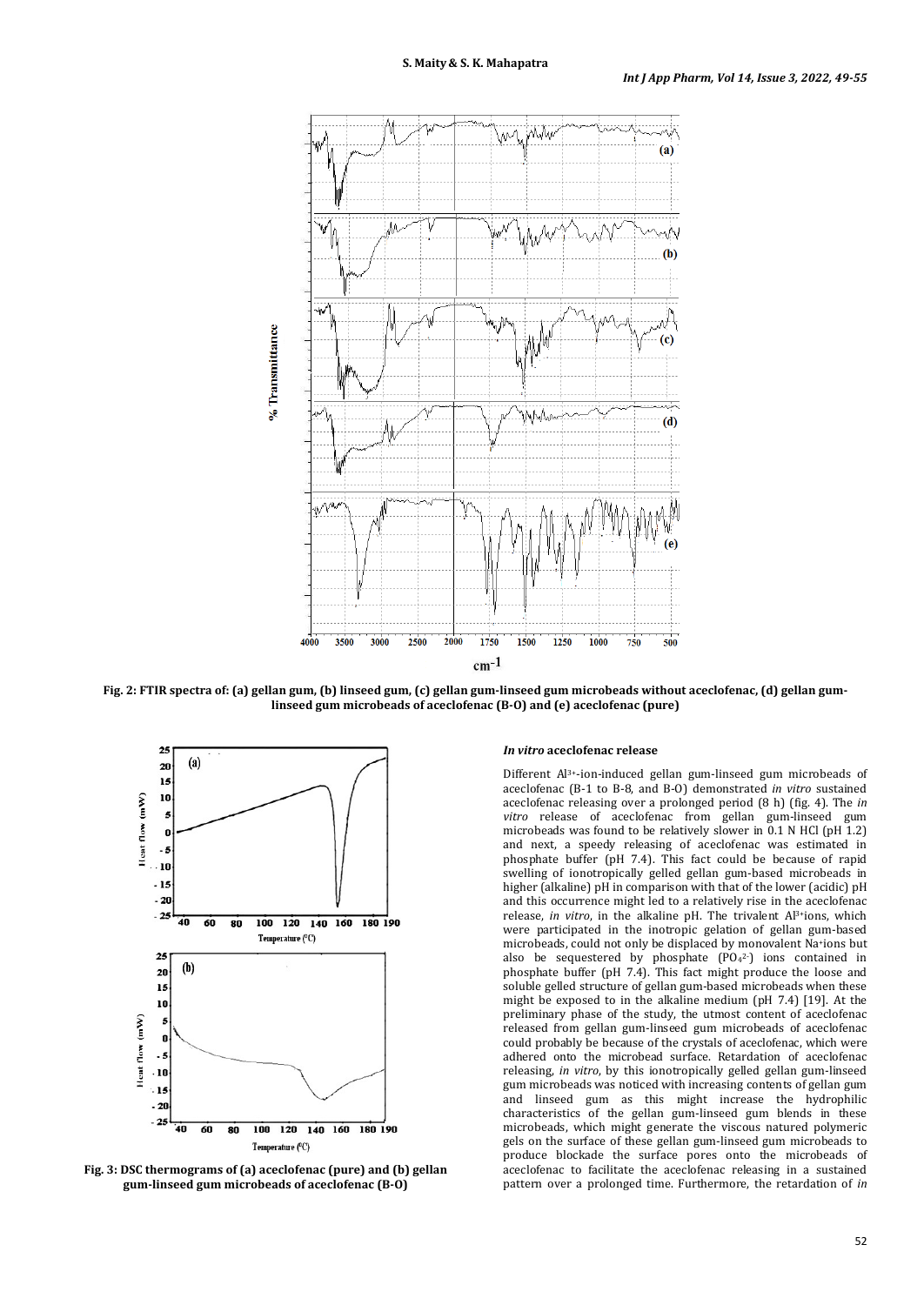*vitro* aceclofenac releasing from the gellan gum-linseed gum microbeads of aceclofenac formulated with higher aluminium chloride concentration could be attributable to the fact that free volume of ionotropically gelled gellan gum-linseed gum matrices

might be decreased and the hindering movements of solute through the gellan gum-linseed gum matrices at the higher degree of ionotropic crosslinking, when increased content of crosslinker was used [19].



**Fig. 4:** *In vitro* **release of aceclofenac from gellan gum-linseed gum microbeads (B-1 to B-8 and B-O) (mean±SD; n = 3)**

*In vitro* aceclofenac releasing results of gellan gum-linseed gum microbeads of aceclofenac (B-1 to B-8, and B-O) were tested for curvefitting by kinetic mathematical modelling (table 2). When the respective R2values were compared, zero-order model was found to be best-fit for the microbeads B-2 ( $R^2$  = 0.9875), B-3 ( $R^2$  = 0.9893), B-4  $(R<sup>2</sup> = 0.9861)$ , B-5  $(R<sup>2</sup> = 0.9975)$ , B-6  $(R<sup>2</sup> = 0.9846)$ , B-8  $(R<sup>2</sup> = 0.9929)$ and B-O ( $R^2$  = 0.9911). Furthermore, Korsmeyer-Peppas model was found to be closer as the best-fitto zero-order model for the microbeads B-2 ( $R^2$  = 0.9605), B-3 ( $R^2$  = 0.9773), B-4 ( $R^2$  = 0.9502), B-8 ( $R^2$  = 0.9654) and B-O ( $R^2$  = 0.9627). On the other hand, the firstorder model was followed by gellan gum-linseed gum microbeads B-1  $(R<sup>2</sup> = 0.9869)$  and B-7  $(R<sup>2</sup> = 0.9879)$  as best-fitting. However, zeroorder model was found to be closer as the best-fit to the Korsmeyer-Peppas model for the microbeads B-1 ( $R^2$  = 0.9727), and B-7 ( $R^2$  = 0.9740). The values of release exponent (n) estimated from the

aceclofenac releasing results (*in vitro*) of gellan gum-linseed gum microbeads of aceclofenac (B-1 to B-8, and B-O) and these ranged from 0.8075 to 0.9727. Gellan gum-linseed gum microbeads B-2, B-3, B-5, B-6, and B-O presented the 'n' values range in-between0.8825 to 0.9727 indicating that the aceclofenac releasing was occurred by the super case-II transport mechanism; whereas, 'n' values for microbeads B-1 and B-4 were near about 0.85 (0.8470 and 0.8461, respectively). This result might be attributed to the dissolution, enlargement and/or relaxation of the ionotropically gelled gellan gum-linseed gum matrices. On the other hand, gellan gum-linseed gum microbeads B-7 and B-8 microbeads exhibited 'n' values range less than 0.85 (0.8115 and 0.8075, respectively) indicating the non-Fickian releasing mechanism (anomalous transport). This result might be attributed to the diffusion and swelling controlled releasing of the aceclofenac from these gellan gum-linseed gum microbeads [19, 31].

**Table 2: Results of curve fitting of the** *in vitro* **aceclofenac release data from Al3+-ion-induced ionotropically gelled gellan gum-linseed gum microbeads of aceclofenac**

| <b>Models</b>     |       | Formulation code |        |        |        |        |        |        |        |        |  |
|-------------------|-------|------------------|--------|--------|--------|--------|--------|--------|--------|--------|--|
|                   |       | $B-1$            | $B-2$  | $B-3$  | $B-4$  | $B-5$  | B-6    | $B-7$  | $B-8$  | $B-0$  |  |
| Zero order        | $R^2$ | 0.9727           | 0.9875 | 0.9893 | 0.9861 | 0.9975 | 0.9846 | 0.9740 | 0.9929 | 0.9911 |  |
| First order       | $R^2$ | 0.9869           | 0.9605 | 0.9773 | 0.9502 | 0.9322 | 0.9255 | 0.9879 | 0.9654 | 0.9627 |  |
| Higuchi           | $R^2$ | 0.6554           | 0.6767 | 0.6861 | 0.7501 | 0.7236 | 0.6879 | 0.6865 | 0.7657 | 0.7403 |  |
| Korsmeyer- Peppas | $R^2$ | 0.9233           | 0.9746 | 0.9640 | 0.9752 | 0.9974 | 0.9885 | 0.9280 | 0.9767 | 0.9507 |  |
|                   |       | 0.8470           | 0.9254 | 0.8825 | 0.8461 | 0.9282 | 0.9691 | 0.8115 | 0.8075 | 0.9727 |  |

 $R^2$  = squared correlation coefficients; n = diffusional exponent

#### **CONCLUSION**

In the current communication, gellan gum-linseed gum microbeads of aceclofenac were formulated *via* ionotropic gelation induced by Al3+-ions. These gellan gum-linseed gum microbeads of aceclofenac exhibited aceclofenac encapsulation efficiency of  $27.70 \pm 0.42$  to 74.27±2.57 % and average sizes of gellan gum-linseed gum microbeads were ranged 739.57  $\pm$  22.70 to 968.07  $\pm$  42.24 µm. The gellan gum-linseed gum microbeads of aceclofenac demonstrated *in vitro* sustained release of aceclofenac over 8 h and this result could probably be important in terms of the potential medication advantages of favorable patient compliances and reduced dosing intervals. For this reason, these gellan gum-linseed gum microbeads of aceclofenac can be used as novel kinds of the potential option of polymeric microbeads carrier-matrices for sustained release of aceclofenac. The presented work showed an easy, economic and feasible approach to develop gellan gum-linseed gum microbeads for sustained release of aceclofenac *via* ionotropic gelation induced by Al3+-ions.

#### **ACKNOWLEDGEMENT**

The first author would like to acknowledge the Principal and Governing Body of Seemanta Institute of Pharmaceutical Sciences, Jharpokharia, Mayurbhanj-757086, India.

#### **FUNDING**

Nil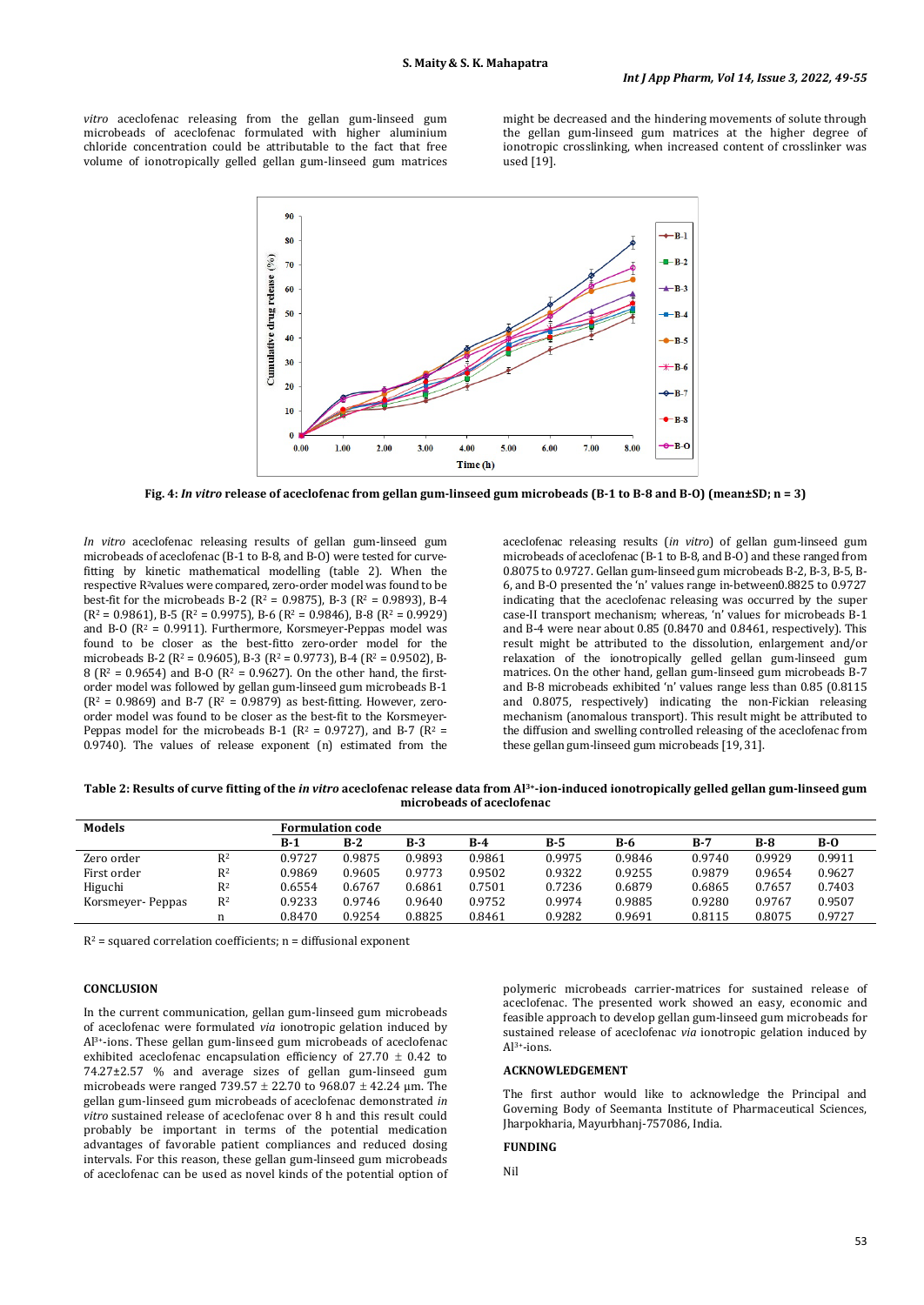# **AUTHORS CONTRIBUTIONS**

All the authors have contributed equally.

# **CONFLICTS OF INTERESTS**

The authors declare no conflict of interest.

# **REFERENCES**

- LG, J GM, PU. Natural biomaterials for skin tissue engineering: repair and regeneration- a short review. Asian J Pharm Clin Res. 2018;11(11):16-20. doi[: 10.22159/ajpcr.2018.v11i11.26343.](https://doi.org/10.22159/ajpcr.2018.v11i11.26343)
- 2. Sen SO, Nayak AK, Devbhuti P, Ghosh A. Modification of gums by periodate oxidation: a natural cross-linker. Int J Pharm Pharm Sci. 2019;11(7):1-6. doi[: 10.22159/ijpps.2019v11i7.31058.](https://doi.org/10.22159/ijpps.2019v11i7.31058)
- 3. Vivekanandan K, Gunasekaran V, Jayabalan G. Design and evaluation of colon specific drug delivery of budenoside. Int J Pharm Pharm Sci. 2015;7(1):261-3.
- 4. Nayak AK, Kalia S, Hasnain MS. Optimization of aceclofenacloaded pectinate-poly(vinyl pyrrolidone) beads by response surface methodology. Int J Biol Macromol. 2013;62:194-202. doi: [10.1016/j.ijbiomac.2013.08.043,](https://doi.org/10.1016/j.ijbiomac.2013.08.043) PMID [23999018.](https://www.ncbi.nlm.nih.gov/pubmed/23999018)
- 5. Nayak AK, Hasnain MS. Gum arabic based multiple units for oral drug delivery. In: Nayak AK, Hasnain MS. Editors. Plant polysaccharides-based multiple-unit systems for oral drug delivery. Berlin: Springer; 2019. p. 25-30.
- 6. Jana S, Maiti S, Jana S, Sen KK, Nayak AK. Guar gum in drug delivery applications. In: Hasnain MS, Nayak AK. Editors. Natural polysaccharides in drug delivery and biomedical applications. United States: Academic Press, Elsevier Inc; 2019. p. 187-201.
- 7. Nayak AK, Hasnain MS. Locust bean gum-based multiple units for oral drug delivery. In: Nayak AK, Hasnain MS. Editors. Plant. Berlin: Springer; 2019. p. 61-6.
- 8. Nayak AK, Hasnain MS. Okra gum-based multiple units for oral drug delivery. In: Nayak AK, Hasnain MS. Editors. Plant polysaccharides-based multiple-unit systems for oral drug delivery. Berlin: Springer; 2019. p. 83-92.
- 9. Nayak AK, Ara TJ, Hasnain MS, Hoda N. Okra gum-alginate composites for controlled releasing drug delivery. In: Inamuddin AAM, Mohammad A. editors. Applications of nanocomposite materials in drug delivery, Woodhead Publishing Series in Biomaterials. United States: Elsevier Inc; 2018. p. 761-85.
- 10. Nayak AK, Hasnain MS, Pal D. Gelled microparticles/beads of sterculia gum and tamarind gum for sustained drug release. In: Thakur VK, Thakur MK. Editors. Handbook of springer on polymeric gel. Singapore: Springer Nature; 2018. p. 361-414.
- 11. Guru PR, Nayak AK, Sahu RK. Oil-entrapped sterculia gumalginate buoyant systems of aceclofenac: development and *in vitro* evaluation. Colloids Surf B Biointerfaces. 2013;104:268- 75. doi[: 10.1016/j.colsurfb.2012.11.027,](https://doi.org/10.1016/j.colsurfb.2012.11.027) PMID [23334180.](https://www.ncbi.nlm.nih.gov/pubmed/23334180)
- 12. Nayak AK. Tamarind seed polysaccharide-based multiple-unit systems for sustained drug release. In: Kalia S, Averous L. editors. Biodegradable and bio-based polymers: environmental and biomedical applications, WILEY-Scrivener. USA; 2016. p. 471-94.
- 13. Nayak AK, Pal D. Tamarind seed polysaccharide: an emerging excipient for pharmaceutical use. Indian J Pharm Educ Res. 2017;51(2s):s136-46. doi[: 10.5530/ijper.51.2s.60.](https://doi.org/10.5530/ijper.51.2s.60)
- 14. Nayak AK, Pal D. Functionalization of tamarind gum for drug delivery. In: Thakur VK, Thakur MK. Editors. Functional biopolymers. Berlin: Springer; 2018. p. 35-56.
- 15. Hasnain MS, Rishishwar P, Rishishwar S, Ali S, Nayak AK. Extraction and characterization of cashew tree (*Anacardium occidentale*) gum; use in aceclofenac dental pastes. Int J Biol Macromol. 2018;116:1074-81. doi: 10.1016/ [j.ijbiomac.](https://doi.org/10.1016/j.ijbiomac.2018.05.133) [2018.05.133,](https://doi.org/10.1016/j.ijbiomac.2018.05.133) PMI[D 29791876.](https://www.ncbi.nlm.nih.gov/pubmed/29791876)
- 16. Das B, Nayak AK, Nanda U. Topical gels of lidocaine HCl using cashew gum and Carbopol 940: preparation and *in vitro* skin permeation. Int J Biol Macromol. 2013;62:514-7. doi: [10.1016/j.ijbiomac.2013.09.049,](https://doi.org/10.1016/j.ijbiomac.2013.09.049) PMI[D 24099938.](https://www.ncbi.nlm.nih.gov/pubmed/24099938)
- 17. Nayak AK, Hasnain MS. Fenugreek seed mucilage based multiple units for oral drug delivery. In: Nayak AK, Hasnain MS.

Editors. Plant polysaccharides-based multiple-unit systems for oral drug delivery. Berlin: Springer; 2019. p. 93-112.

- 18. Nayak AK, Pal D, Santra K. Screening of polysaccharides from tamarind, fenugreek and jackfruit seeds as pharmaceutical excipients. Int J Biol Macromol. 2015;79:756-60. doi: [10.1016/j.ijbiomac.2015.05.018,](https://doi.org/10.1016/j.ijbiomac.2015.05.018) PMI[D 26007663.](https://www.ncbi.nlm.nih.gov/pubmed/26007663)
- 19. Maity S, Mahapatra SK. Formulation and evaluation of Al+3 induced gellan gum-*Dillenia indica* L. fruit gum-blended microbeads for sustained drug release. Int J Pharm Sci Res. 2021;12(2):1223-32.
- 20. Hasnain MS, Guru PR, Rishishwar P, Ali S, Ansari MT, Nayak AK. Atenolol-releasing buccal patches made of *Dillenia indica* L. fruit gum: preparation and *ex vivo* evaluations. SN Appl Sci. 2020;2(1):57. doi[: 10.1007/s42452-019-1756-x.](https://doi.org/10.1007/s42452-019-1756-x)
- 21. Hasnain MS, Rishishwar P, Ali S, Nayak AK. Preparation and evaluation of aceclofenac dental pastes using Dillenia fruit gum for periodontitis treatment. SN Appl Sci. 2020;2(3):1-8. doi: [10.1007/s42452-020-2240-3.](https://doi.org/10.1007/s42452-020-2240-3)
- 22. Saquib Hasnain MS, Rishishwar P, Rishishwar S, Ali S, Nayak AK. Isolation and characterization of *Linum usitatisimum* polysaccharide to prepare mucoadhesive beads of diclofenac sodium. Int J Biol Macromol. 2018;116:162-72. doi: [10.1016/j.ijbiomac.2018.04.151,](https://doi.org/10.1016/j.ijbiomac.2018.04.151) PMI[D 29727643.](https://www.ncbi.nlm.nih.gov/pubmed/29727643)
- 23. Hasnain MS, Jameel E, Mohanta B, Dhara AK, Alkahtani S, Nayak AK. Alginates: sources, structure, and properties. In: Nayak AK, Hasnain MS. Editors. Alginates in drug delivery. United States: Academic Press, Elsevier Inc; 2020. p. 1-17.
- 24. Hasnain MS, Ahmed SA, Alkahtani S, Milivojevic M, Kandar CC, Dhara AK, Nayak AK. Biopolymers for drug delivery. In: Nayak AK, Hasnain MS, editors Advanced biopolymeric systems for drug delivery. Berlin: Springer; 2020. p. 1-29.
- 25. Hasnain MS, Nayak AK. Chitosan as responsive polymer for drug delivery applications. In: Makhlouf ASH, Abu-Thabit NY, editors, Stimuli-responsive polymeric nanocarriers for drug delivery applications. Vol. 1, Types and Triggers, Woodhead Publishing Series in Biomaterials. United States: Elsevier Ltd.; 2018. p. 581-605.
- 26. Milivojevic M, Pajic Lijakovic I, Bugarski B, Nayak AK, Hasnain MS. Gellan gum in drug delivery applications. In: Hasnain MS, Nayak AK, editors, Natural *Polysaccharides in Drug Delivery and Biomedical Applications*. United States: Academic Press, Elsevier Inc; 2019. p. 145-86.
- 27. Nayak AK, Hasnain MS, Dhara AK, Pal D. Plant polysaccharides in pharmaceutical applications. Adv Structured Mater. 2021;140:93-125. doi[: 10.1007/978-3-030-54027-2\\_3.](https://doi.org/10.1007/978-3-030-54027-2_3)
- 28. Maity M, Hasnain MS, Nayak AK, Aminabavi TM. Biomedical applications of polysaccharides, *Tailor-Made Polysaccharides in Biomedical Applications*. In: Nayak AK, Hasnain MS, Aminabhavi TM, editors. USA: Academic Press, Elsevier Inc; 2021. p. 1-34.
- Kandar CC, Hasnain MS, Nayak AK. Natural polymers as useful pharmaceutical excipients. In: Nayak AK, Pal K, Banerjee I, Maji S, Nanda U, editors, Advances and challenges in pharmaceutical technology: Materials. USA: Process *Development* and *Drug Delivery Strategies* Academic Press, Elsevier Inc; 2021. p. 1-44.
- 30. Gorle AP, Mahale HV, Patil CS. Effective management of odontogenic infections through controlled fashion by a polymeric device containing moxyfloxacin. Int J Curr Pharm Res. 2017;9(5):100-6.
- 31. Nayak AK, Pal D. *Trigonella foenum-graecum* L. seed mucilagegellan mucoadhesive beads for controlled release of metformin HCl. Carbohydr Polym. 2014;107:31-40. doi: [10.1016/](https://doi.org/10.1016/j.carbpol.2014.02.031) [j.carbpol.2014.02.031,](https://doi.org/10.1016/j.carbpol.2014.02.031) PMI[D 24702915.](https://www.ncbi.nlm.nih.gov/pubmed/24702915)
- 32. Prajapati VD, Jani GK, Zala BS, Khutliwala TA. An insight into the emerging exopolysaccharide gellan gum as a novel polymer. Carbohydr Polym. 2013;93(2):670-8. doi: polymer. Carbohydr Polym. 2013;93(2):670-8. doi: [10.1016/j.carbpol.2013.01.030,](https://doi.org/10.1016/j.carbpol.2013.01.030) PMI[D 23499110.](https://www.ncbi.nlm.nih.gov/pubmed/23499110)
- 33. Nayak AK, Bera H, Hasnain MS, De A, Pal D, Samanta A. Gellan gum-based nanomaterials in drug delivery applications. In: Bera H, Hossain CM, Saha S, editors Biopolymer-based nanomaterials in drug delivery and biomedical applications. United States: Academic Press, Elsevier Inc; 2021. pp. 313-31.
- 34. Nayak AK, Pal D, Santra K. Artocarpus heterophyllus L. seed starch-blended gellan gum mucoadhesive beads of metformin